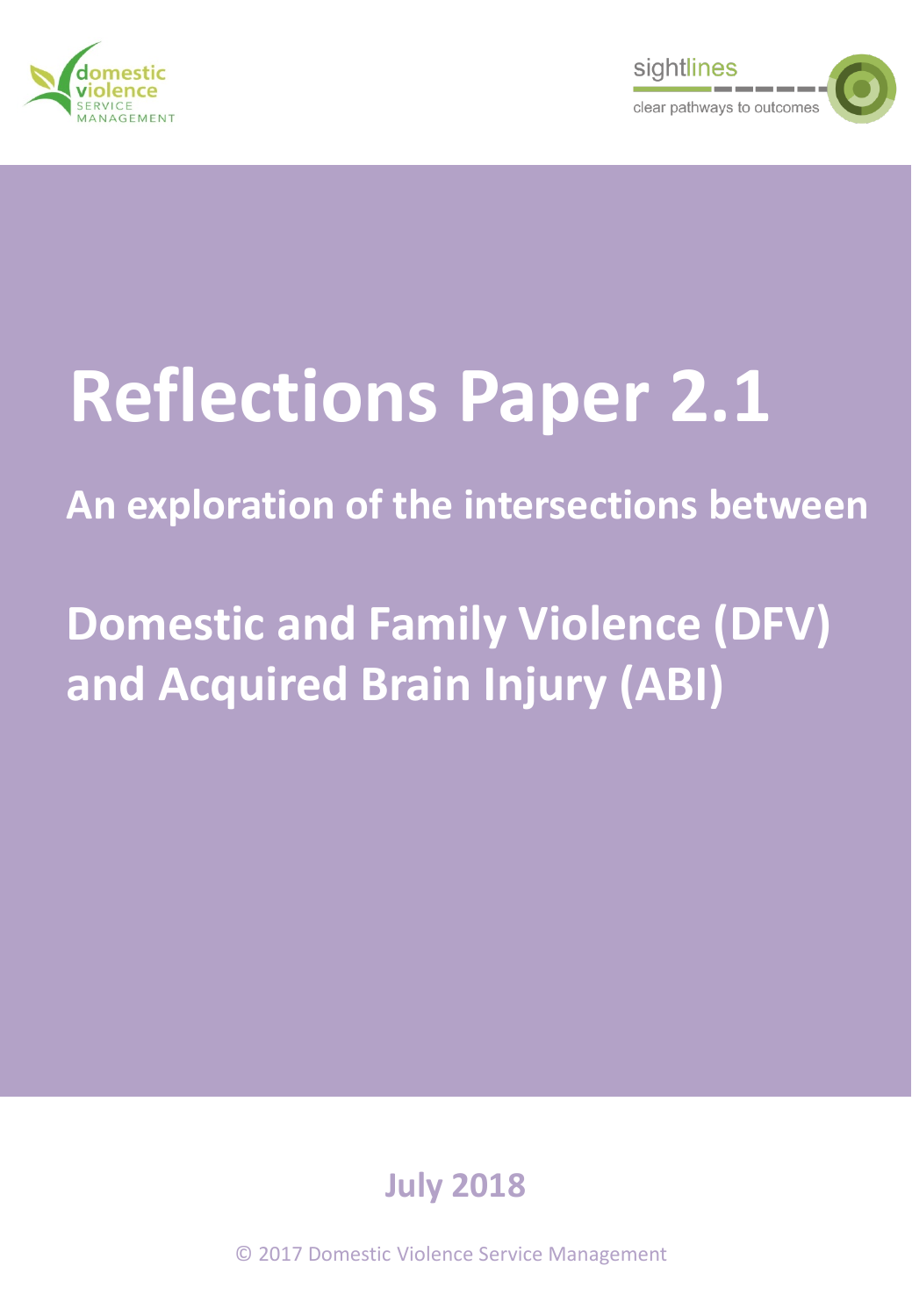



#### **About our heritage**

Domestic Violence NSW Service Management (DVSM) was created as a non-profit company registered under the Australian Charities and Not For Profits Commission Act 2012.

DVSM recognises the many years of important work already established and achieved through the NSW Women's Refuge Movement since 1974. DVSM also recognises that there are many organisations working diligently and proactively to prevent, respond to and redress violence in society.

#### **About our values and principles**

DVSM has an established set of values and principles which are outlined on our website. The headings for our principles are outlined below:

- Violence is never acceptable or exclusive or excusable.
- Our approach is person centred.
- We uphold an individual's dignity.
- Respect and equality is critical.
- Respect and equality is critical.<br>• We are committed to the design and delivery of effect<br>• We respond justly. • We are committed to the design and delivery of effective services.
	- We respond justly.
	- We collaborate.
	- We work with integrity and excellence.
	- We foster a supportive environment for staff wellbeing.
	- It is necessary for all of us to take responsibility for making change happen.

## About this Resource/Document

DVSM is committed to continuously learning and improving its work through enquiries that draw from communities, professionals and organisations to gather insignt and to build new understanding. We capture and document our<br>learning wherever we can for our own self-reflection and for the purpose of contributing to wider conversations professionals and organisations to gather insight and to build new understanding. We capture and document our that could assist in improving system and service design over time.

DVSM would like to acknowledge NSW Family and Community Services as a key funder of the programs through which this learning has been explored. The views, information, or opinions expressed within this resource are solely those of the individuals involved and do not represent those of NSW Family and Community Services.

We recognise that the work recorded in this resource represents only our 'point in time' knowledge and understanding which will grow and move through further learning and the contributions from others. The information contained in this resource is provided on an "as is" basis and is provided with no guarantees.

The purpose of making this resource available to others is to share our learning as a contribution toward wider progress and planning in addressing complex social issues. None of the authors, contributors, administrators, or anyone else connected with DVSM, in any way whatsoever, can be responsible for your use of the information contained in or linked from this resource.

#### **Contact Us**

Domestic Violence NSW Service Management (DVSM) welcomes interest and enquiries about this thinking and resources. To get in touch please contact us on (02) 9251 2405 or via our website [www.dvnswsm.org.au](http://www.dvnswsm.org.au/).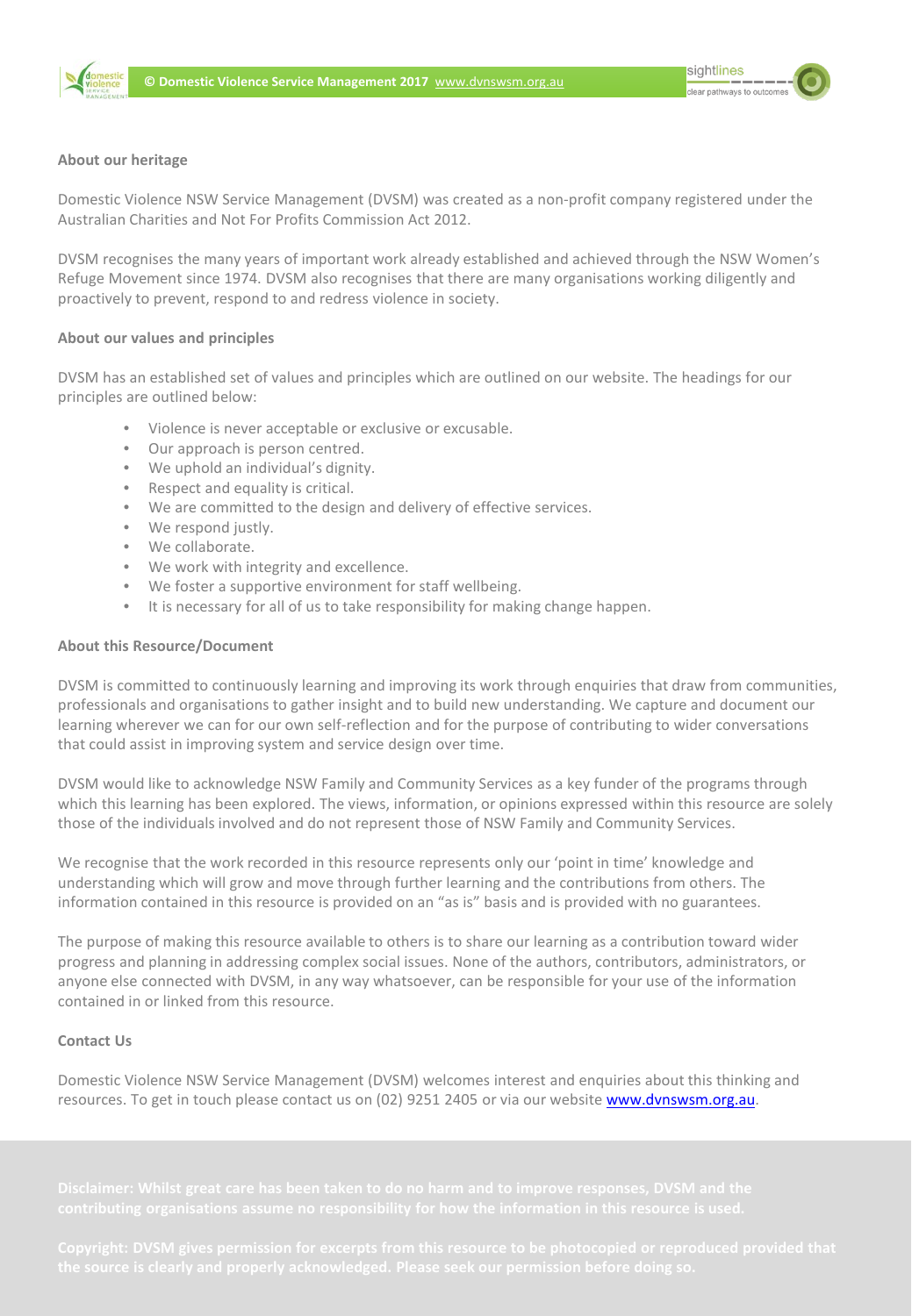



#### **Reflections Paper: 2.1 An exploration of the intersection between Domestic and Family Violence (DFV) and Acquired Brain Injury (ABI)**

#### **Introduction**

Since late 2015, Domestic Violence Service Management (DVSM) has been engaged in informal enquiries, reading, discussion and project work to better understand the intersection between Domestic and Family Violence (DFV) and Acquired Brain Injury (ABI).

In 2016 two DVSM frontline workers co-wrote Reflections Paper 1.0, which explored the intersection of DFV and ABI. Reflections Paper 2.0 was created in 2017 as a revised edition of this work that incorporated emergent research and provided additional information in regards to specific populations. Version 2.0 also provided a project brief that described work being completed by DVSM in 2017-2018. Reflections Paper 2.1 has had the project brief removed, and instead links to the final DFV/ABI Project Report (published by DVSM in July 2018) which outlines the project methodology in full.

The Reflections Paper provides an overview of some of the key issues relating to the intersection of DFV and ABI, including:

- questions and critical analysis;
- recommendations, from the perspective of DVSM's practitioners, that DVSM could reasonably undertake; and
- considerations on how the intersection of DFV and ABI may affect people that DVSM supports.

This Reflections Paper is also intended to be shared with any person, service, organisation or institution that may interact with people who experience the intersection of DFV and ABI. It is our hope that the information and issues presented within it will contribute to a wider conversation around opportunities for shared learning and collaboration to strengthen social responses for people working with people who experience violence and may have a possible ABI.

#### **What is Acquired Brain Injury (ABI)?**

'Acquired Brain Injury' (ABI) is the term used to describe multiple disabilities arising from damage to the brain acquired after birth. It results in the deterioration of cognitive, physical, emotional or independent functioning. The term ABI includes a range of ways that a person's brain can become injured by violence, including, but not limited to:

#### **Traumatic Brain Injury (TBI)**

A common cause of ABI is Traumatic Brain Injury (TBI) – which means an injury that is caused by a physical trauma to the head such as an accident or an assault. A TBI can be mild, moderate, or severe, reflecting different levels of functional impairment. The majority of TBIs that occur are concussions or mild-TBIs.

#### **Anoxic & Hypoxic Brain Injury**

Our brains need a continuous flow of oxygen to function and periods of reduced oxygen can lead to injuries ranging from long-term mild brain injury to acute fatal brain injury. *Anoxia*  occurs in circumstances in which all oxygen to the brain is cut off completely. *Hypoxia* occurs when there is a partial supply of oxygen to the brain, but not enough to support regular brain function. A person who experiences violence can suffer an anoxic/hypoxic brain injury if they experience assaults involving strangulation and suffocation.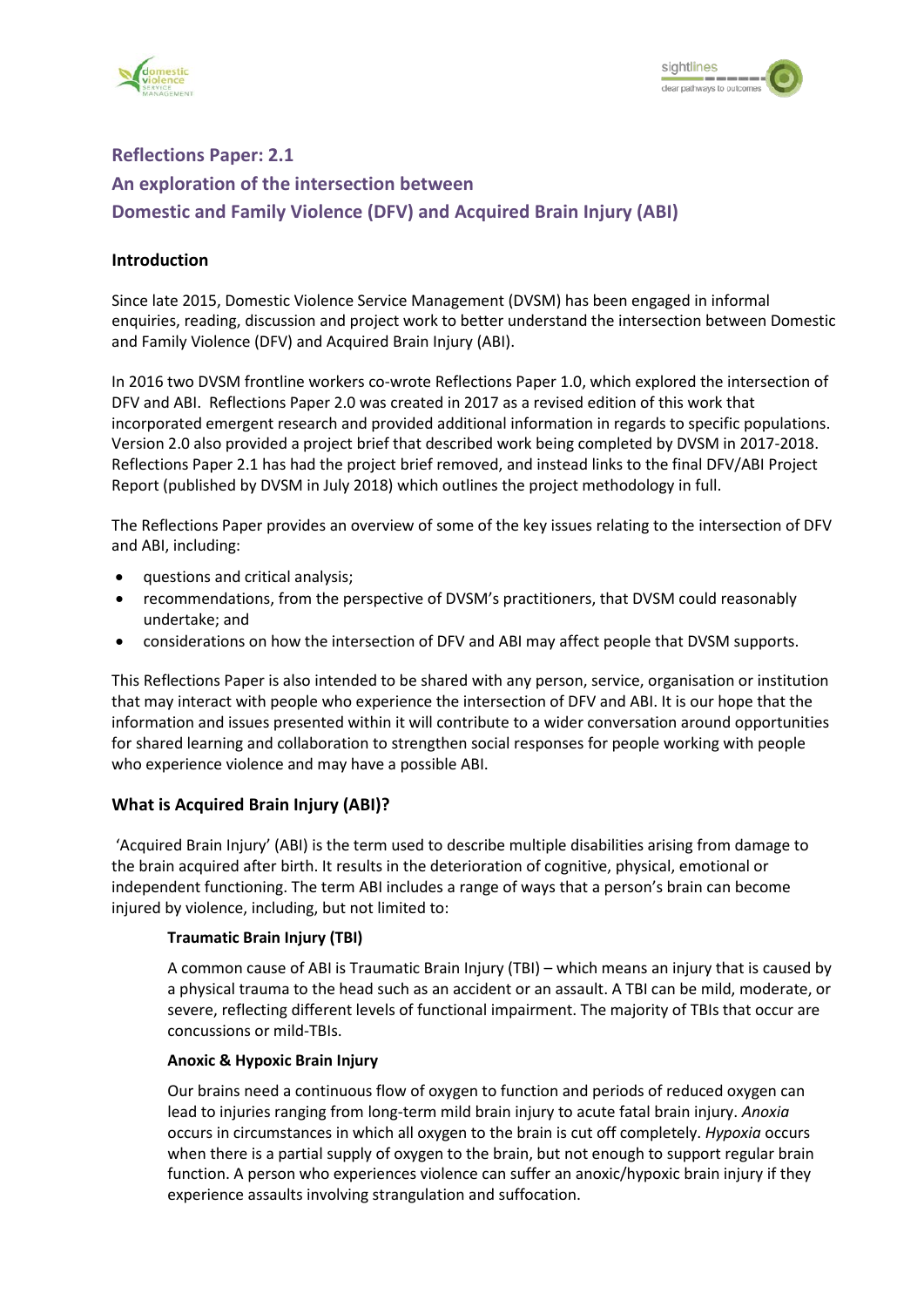ABIs that are caused by DFV can lead to a number of long and short term symptoms that can affect a person's wellbeing. Broadly, these symptoms can include:

- changes to personality and mood;
- cognitive delays or dysfunction;
- physical disability;
- changes in behaviour and coping strategies;
- problems with communication and speaking;
- chronic pain;
- memory loss;
- fatigue;
- headaches; and
- sensory changes, amongst other concerns.<sup>[1](#page-3-0)</sup>

The information included in this paper is deemed to be relevant to the work of DVSM, as an organisation working with people who have experienced DFV. As the majority of people who experience DFV are women and children, the majority of the sources referenced in this paper explore the impacts of DFV-related ABI for women and children. The term TBI is used frequently in this paper.

#### **Domestic and Family Violence (DFV)**

DFV includes any behaviour, in an intimate or family relationship, which is violent, threatening, coercive or controlling, causing a person to live in fear and to be made to do things against their will. DFV can happen to anyone and can take many forms. It is often part of a pattern of controlling or coercive behaviour.

An intimate relationship refers to people who are (or have been) in an intimate partnership whether or not the relationship involves or has involved a sexual relationship, i.e. married or engaged to be married, separated, divorced, de facto partners (whether of the same or different sex), couples promised to each other under cultural or religious tradition, or who are dating.

A family relationship has a broader definition and includes people who are related to one another through blood, marriage or de facto partnerships, adoption and fostering relationships, sibling and extended family relationships. It includes the full range of kinship ties in Aboriginal and Torres Strait Islander communities (see below – Family Violence), extended family relationships, and family of choice within lesbian, gay, bisexual, transgender, intersex or queer (LGBTIQ) communities.

People living in the same house, people living in the same residential care facility and people reliant on care may also be considered to be in a domestic relationship when one or both people in the relationship try to create an imbalance of power to establish coercive control and commit violence.

The behaviours that may represent DFV include:

- Physical violence including physical assault or abuse
- Reproductive coercion
- Sexualised assault and other abusive or coercive behaviour of a sexualised nature
- Emotional or psychological abuse including verbal abuse, threats of violence, threats of selfharm or suicide, blackmail and bribery
- Economic abuse; for example denying a person reasonable financial autonomy or financial support

<span id="page-3-0"></span> <sup>1</sup> J. Corrigan et al., *Early Identification of Mild traumatic Brain Injury in Female Victims of Domestic Violence,* American Journal of Obstetrics & Gynaecology, Vol. 5, No. 8, 2003, p.72.; E.M Valera & H. Berenbaum, *Brain injury in battered women*, Journal of Consulting and Clinical Psychology, Vol. 71, No. 4, 2003, p.4.; ARBIAS, *Looking Forward Acquired Brain Injury,* (Brunswick VIC: ARBIAS, 2011) p.8.; C.E Murray et al., *What Professionals who are not Brain Injury Specialists Need to Know about Intimate-Partner Violence-Related Injury*, Trauma, Violence & Abuse, Vol. 17, No. 3, 2015, p.4.; Brain Injury Australia, *Fact Sheet 6*: *Family Violence & Acquired Brain Injury*; Northcote VIC: BIA, n.d., p.1.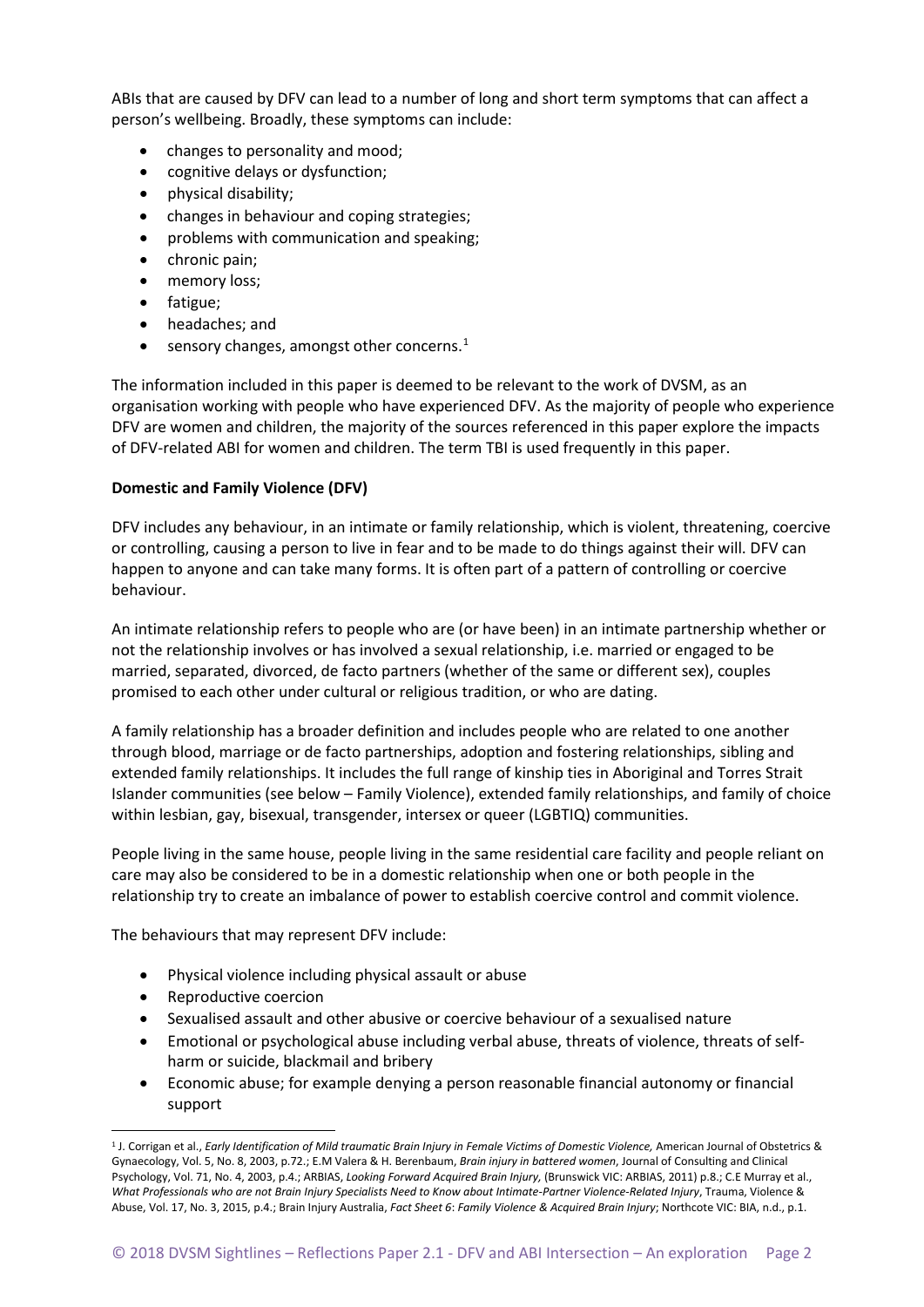• Stalking; for example harassment, intimidation or coercion of the other person's family in order to cause fear or ongoing harassment, including through the use of electronic communication or social media (NSW Government, 2014).

Women and children are overwhelmingly the victims of DFV and those who use violence are overwhelmingly male. DFV can be perpetrated by a partner, family member, carer, house mate, boyfriend or girlfriend. Women also commit DFV against men, as do same-sex partners. DFV is also committed by and committed against people who identify in non-gender binary terms. (Domestic Violence NSW, 2018)

#### **What is Family Violence?**

The term 'Family Violence' is preferred in an Indigenous context. It is used to describe the range of violence that takes place in Aboriginal and Torres Strait Islander communities including the physical, emotional, sexual, social, spiritual, cultural, psychological and economic abuses that may be perpetrated within a family. The term also recognises the broader impacts of violence; on extended families, kinship networks and community relationships. It has also been used in the past decade to include acts of selfharm and suicide, and has become widely adopted as part of the shift towards addressing intra-familial violence in all its forms.<sup>[2](#page-4-0)</sup>

#### **Key issues in the existing research**

#### **The links between ABI, strangulation and DFV homicide**:

The use of strangulation by perpetrators of DFV is surprisingly common and can have serious health implications for the person experiencing violence. Various studies suggest that around 50% of women who experience physical assaults in the context of DFV report that some of these assaults involved strangulation.<sup>[3](#page-4-1)</sup> Strangulation risk increases during pregnancy for women experiencing physical assaults perpetrated by an intimate partner. [4](#page-4-2)

There is a well-established link between strangulation and risk of homicide. Many DFV homicides are caused by strangulation and many are precipitated by the perpetrator previously using strangulation<sup>[5](#page-4-3)</sup>. It is possible for the victim to die in the days following strangulation, with only a few predictive symptoms, such as dysphagia (difficulty swallowing).<sup>[6](#page-4-4)</sup> First responders may not be aware of damage caused by strangulation as external physical signs of strangulation do not present in at least 50% of cases.<sup>[7](#page-4-5)</sup>

When strangulation is not fatal, brain injury can occur due to the restriction of oxygen flow to the brain, these are known as hypoxic or anoxic brain injuries. Mild brain injury has been found amongst women who report histories of strangulation.<sup>[8](#page-4-6)</sup> An ABI caused by strangulation will not show up immediately, but can develop in the weeks and months after strangulation. Women who experience brain injury caused by strangulation assaults may not receive appropriate treatment due to being unaware of the

<span id="page-4-3"></span><span id="page-4-2"></span><sup>4</sup> A. Brownridge et al., *Pregnancy and intimate partner violence: risk factors, severity, and health effects.* Violence Against Women, 17, 2011. <sup>5</sup> S.B Sorenson et al., *A Systematic Review of the Epidemiology of Nonfatal Strangulation, a Human Rights and Health Concern.* American Journal of Public Health 104, no. 11, 2014, p. 54; H. Douglas. & R. Fitzgerald, *Strangulation, Domestic Violence and the Legal Response,* Sydney Law Review, 2014, p.232; NSW Domestic Violence Death Review Team, *Report 2015-2017,* NSW Government, Camperdown, 2017 p. 9. <sup>6</sup> M. Di Paolo et al., *Unexpected Delayed Death after manual strangulation: need for careful examination in the emergency room,* Monaldi Archives Chest Dis, 2009, p. 133; R. Zilkens et al., *Non-fatal strangulation in sexual assault: A study of clinical and assault characteristics* 

<span id="page-4-4"></span>*highlighting the role of intimate partner violence*. Journal of forensic and legal medicine, 43, 2016, p.2. <sup>7</sup> Joshi et al., 2012, p.799; Zilkens et al., 2016, p.5.

<span id="page-4-0"></span> <sup>2</sup> Gordon, S Hallahan, K, Henry, D (2002*) Putting the picture together, Inquiry into Response by Government Agencies to Complaints of Family Violence and Child Abuse in Aboriginal Communities*, Department of Premier and Cabinet, Western Australia.

<span id="page-4-1"></span><sup>3</sup> M. Joshi et al., *"I Didn't Know I Could Turn Colors": Health Problems and Health Care*

*Experiences of Women Strangled by an Intimate Partner*, Social Work in Health Care, Vol 51: No.9, 2012, p.799.

<span id="page-4-6"></span><span id="page-4-5"></span><sup>8</sup> L. E. Kwako et al., *Traumatic Brain Injury in Intimate Partner Violence: A Critical Review of Outcomes and Mechanisms*. Trauma, Violence & Abuse, 2011, p.117.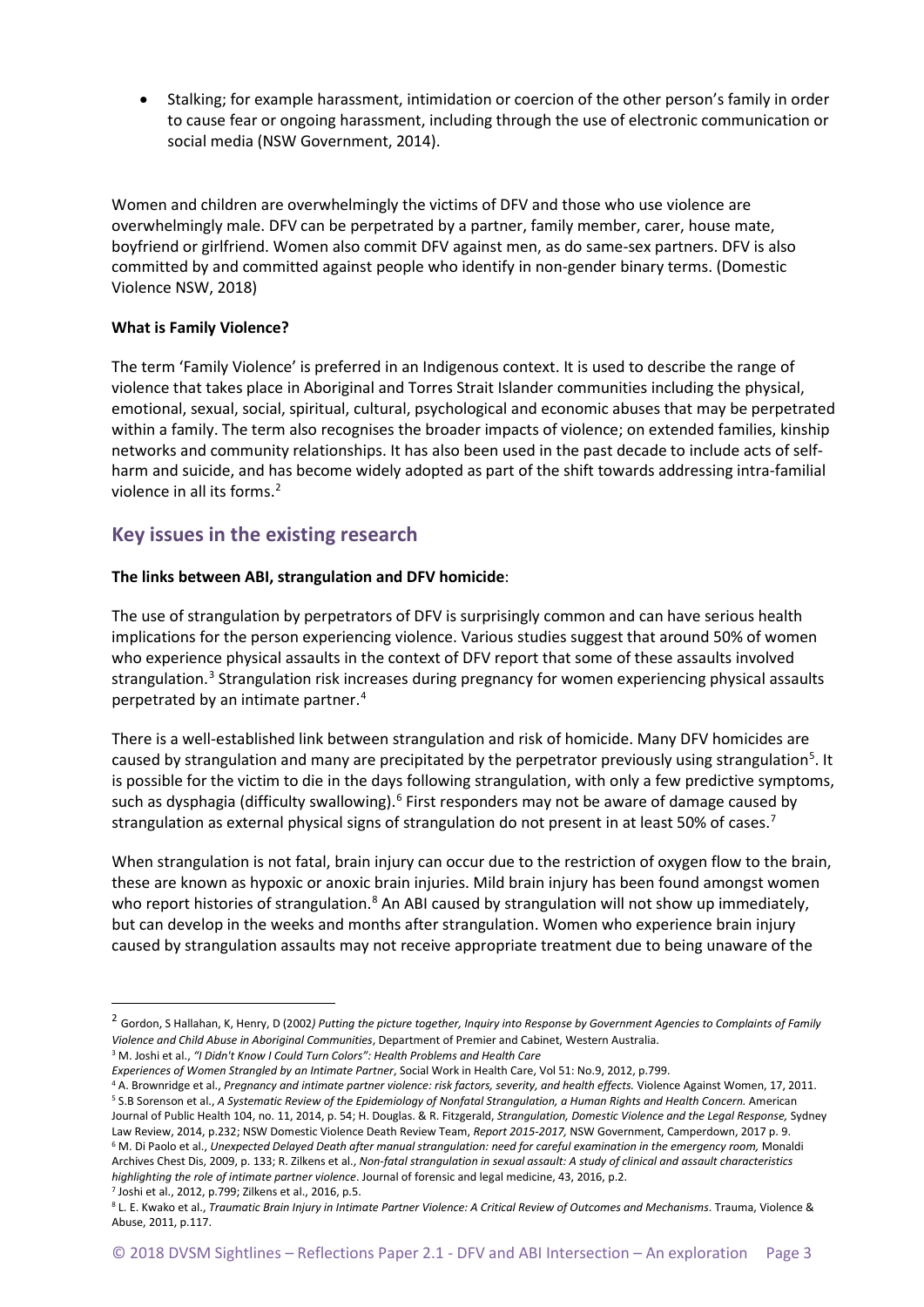link between these assaults and delayed symptoms, or because they may not feel comfortable to disclose about strangulation.<sup>[9](#page-5-0)</sup>

#### **ABI amongst Aboriginal and Torres Strait Islander Australians**

Rates of disability, including ABI, are significantly higher amongst Aboriginal and Torres Strait Islander people compared to the general population. Aboriginal and Torres Strait Islander women are more likely to be the victim of assault than other Australian women: 4.2 times more likely in NSW in 2013.<sup>[10](#page-5-1)</sup> Of particular concern is that Aboriginal and Torres Strait Islander women experience 69 times more head injuring assaults than other Australian women. [11](#page-5-2) Furthermore, Aboriginal and Torres Strait Islander people who live in rural and remote settings also experience greater rates of hospitalisation due to head injuring assaults, which is of concern due the lack of accessibility to services in these spaces.<sup>[12](#page-5-3)</sup> Although few studies explore this issue, it is possible that rates of ABI are higher amongst Aboriginal and Torres Strait Islander children than other children due to the fact that they experience higher rates of physical assault.<sup>[13](#page-5-4)</sup> Culturally safe assessment and treatment programs are needed to better respond to the issue of ABI in Aboriginal and Torres Strait Islander communities.

#### **Children and ABI**

There is strong evidence for a correlation between mild-TBI in early childhood (0-5 years) and receiving diagnoses of hyperactivity and conduct disorders in childhood, as well as increased likelihood of psychiatric diagnoses as a teenager.<sup>[14](#page-5-5)</sup> This evidence is highly important in light of the fact that children under the age of three are most likely to experience TBI as a result of child abuse. [15](#page-5-6) Untreated or misdiagnosed ABI has effects on educational outcomes and social functioning throughout the lifespan and it is important for institutions and organisations who work with children to implement appropriate strategies for working with children affected by ABI.<sup>[16](#page-5-7)</sup>

#### **Difficulties in identifying ABI**

ABI can be difficult to identify and is easily missed when mild. Concussion/mild-TBIs, which are by nature metabolic and not structural, do not show-up on brain scans, but are identified only by symptoms, cognitive testing and history of physical trauma.<sup>[17](#page-5-8)</sup> Approximately 30-47% of people with concussion/mild-TBI after assault experience changes in the brain that result in negative outcomes at three months to a year later.<sup>[18](#page-5-9)</sup> This is a concerning statistic considering the reality that most TBIs are mild, and symptoms can mirror many other disorders in the DSM-V (Diagnostic and Statistical Manual of Mental Disorders – Fifth Edition).

ABIs can develop over time and are often cumulative, occurring as a result of multiple events.<sup>[19](#page-5-10)</sup> The cumulative development of some ABIs, as well as the fact that many head traumas are never reported

```
19 Corrigan et al., 2003, p 72; Murray et al., 2015, p 1.
```
<span id="page-5-0"></span> <sup>9</sup> Joshi et al., <sup>2012</sup> p. 808; R. Snyder, '*No Visible Bruises: Domestic Violence & Traumatic Brain Injury'*, The New Yorker, 2015, p. 1.

<span id="page-5-1"></span><sup>10</sup> Productivity Commission*, Overcoming Indigenous Disadvantage Key Indicators Report 2014*, 2014, Section 4.93; 4.92; Table 4A.11.31; 4A.11.37.

<span id="page-5-2"></span><sup>11</sup> L. M Jamieson et al., *Hospitalisation for head injury due to assault among Indigenous and non-Indigenous Australians, July 1999-June 2005*. Medical journal of Australia, 2008, p. 578; T. Bowden, *Family violence: Three women hospitalised per week with traumatic brain injuries, advocate says*, ABC News*,* 2015, p. 1.

<span id="page-5-3"></span><sup>12</sup> Jamieson et al., 2008, p.578; J. Berry et al. *Head and traumatic brain injuries among Australian children, July 2000–June 2006*, BMJ Publishing Group, 2010, p. 5.

<span id="page-5-5"></span><span id="page-5-4"></span><sup>&</sup>lt;sup>13</sup> Brain Injury Australia, Frequently Asked Questions' (N.D.), p.2;<br><sup>14</sup> Ashworth, J., How can children with ABI achieve their potential? Social Care and Neurodisability, 2013, p. 62; McKinlay, A. Long-term *outcomes of traumatic brain injury in early childhood.* Australian Psychologist, 49(6), p. 325; Davis, N. *Childhood concussion linked to lifelong health and social problems*, The Guardian*,* 2016.

<span id="page-5-6"></span><sup>15</sup> Brain Injury Australia, *Fact Sheet 6: Acquired Brain Injury & Family Violence*, n.d., p.1.

<span id="page-5-7"></span><sup>&</sup>lt;sup>16</sup> See Ashworth, 2013, for case study on ABI behaviour management strategies for child with ABI.<br><sup>17</sup> Murray et al., 2015, p. 2; Brain Injury Australia, *Fact Sheet 6*, n.d., p1.

<span id="page-5-9"></span><span id="page-5-8"></span><sup>&</sup>lt;sup>18</sup> E. Yuh et al., Magnetic resonance imaging improves 3-month outcome prediction in mild traumatic brain injury. Ann Neurol. 2013; M. Holloway, '*How is ABI assessed and responded to in non-specialist settings? Is specialist education required for all social care professionals?'* Social Care and Neurodisability, 54, 2014, p. 202.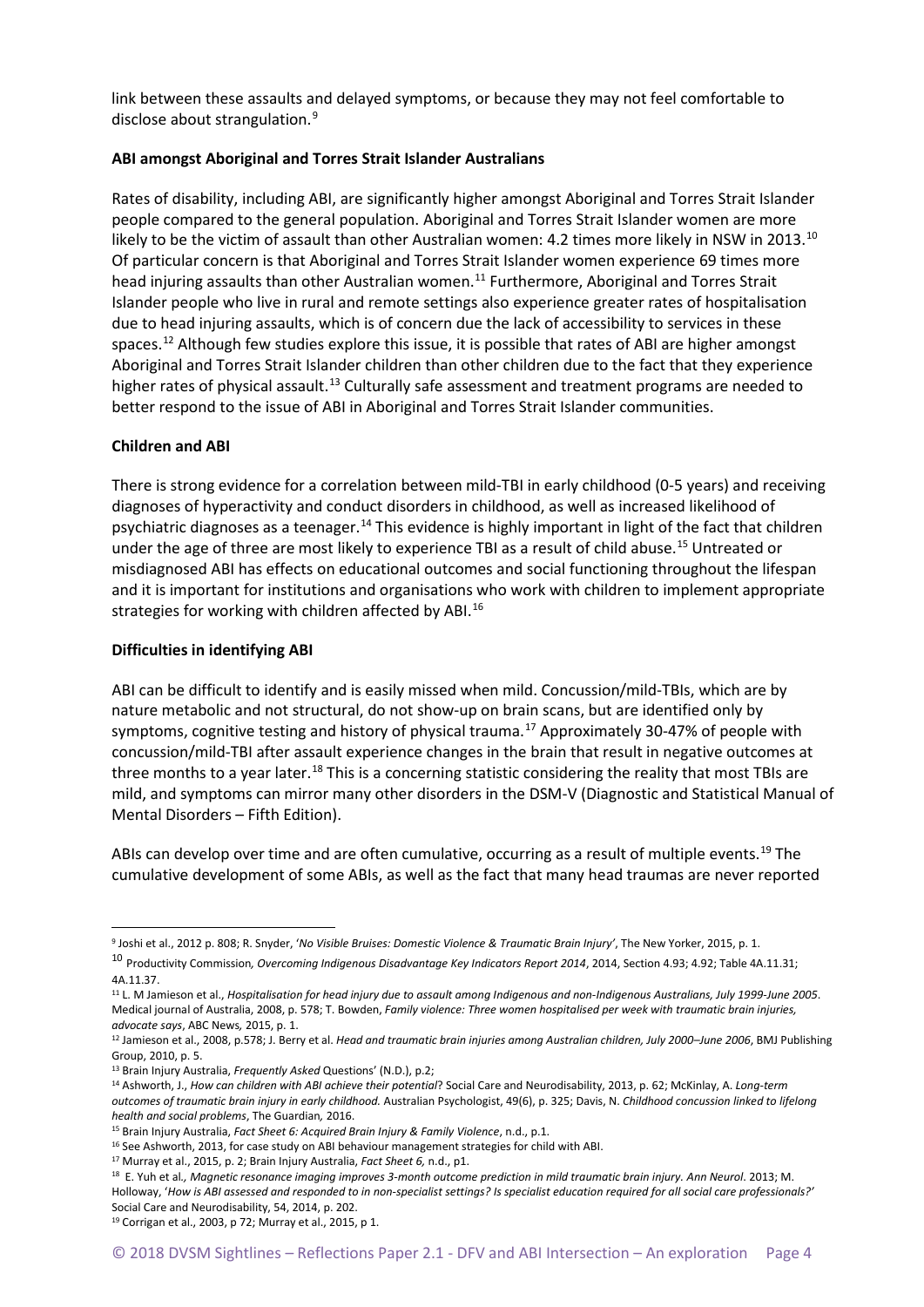to a doctor (at least [20](#page-6-0)%), makes early diagnosis and treatment difficult.<sup>20</sup> ABI as a result of multiple concussions or head traumas is a particular risk for people who experience repeated physical assaults over long periods of time.

Some of the symptoms of ABI are similar to symptoms of certain mental illnesses that people who experience violence are commonly diagnosed with, such as: Post Traumatic Stress Disorder (PTSD), Depression and Substance Abuse Disorder. This can further complicate the process of identifying an ABI. When commonly available scans such as CTs and MRIs, are unable to provide physical evidence of injury, the process for verifying the presence of cognitive impairment involves neuropsychological assessment. These assessments are time-consuming and costly to the consumer (approximately \$2500 outside of the public system in NSW), which may be a barrier for people experiencing the intersection of DFV and ABI.

It is also important to recognise that the dynamics of power and control inherent in DFV may make it difficult for a person experiencing violence to access services that will assess for and assist with brain injury. For example, a perpetrator may not allow the person experiencing violence to access medical supports, or to follow recommended treatment plans. The person experiencing violence may also face other pressing issues that require prioritisation over their health such as immediate safety, homelessness, and concerns for their child's wellbeing.<sup>[21](#page-6-1)</sup>

<span id="page-6-0"></span> <sup>20</sup> Corrigan et al., 2003, p. 72.

<span id="page-6-1"></span><sup>&</sup>lt;sup>21</sup> New York State Office for the Prevention of Domestic Violence, Report: Traumatic Brain Injury and Domestic Violence, no date, p. 3.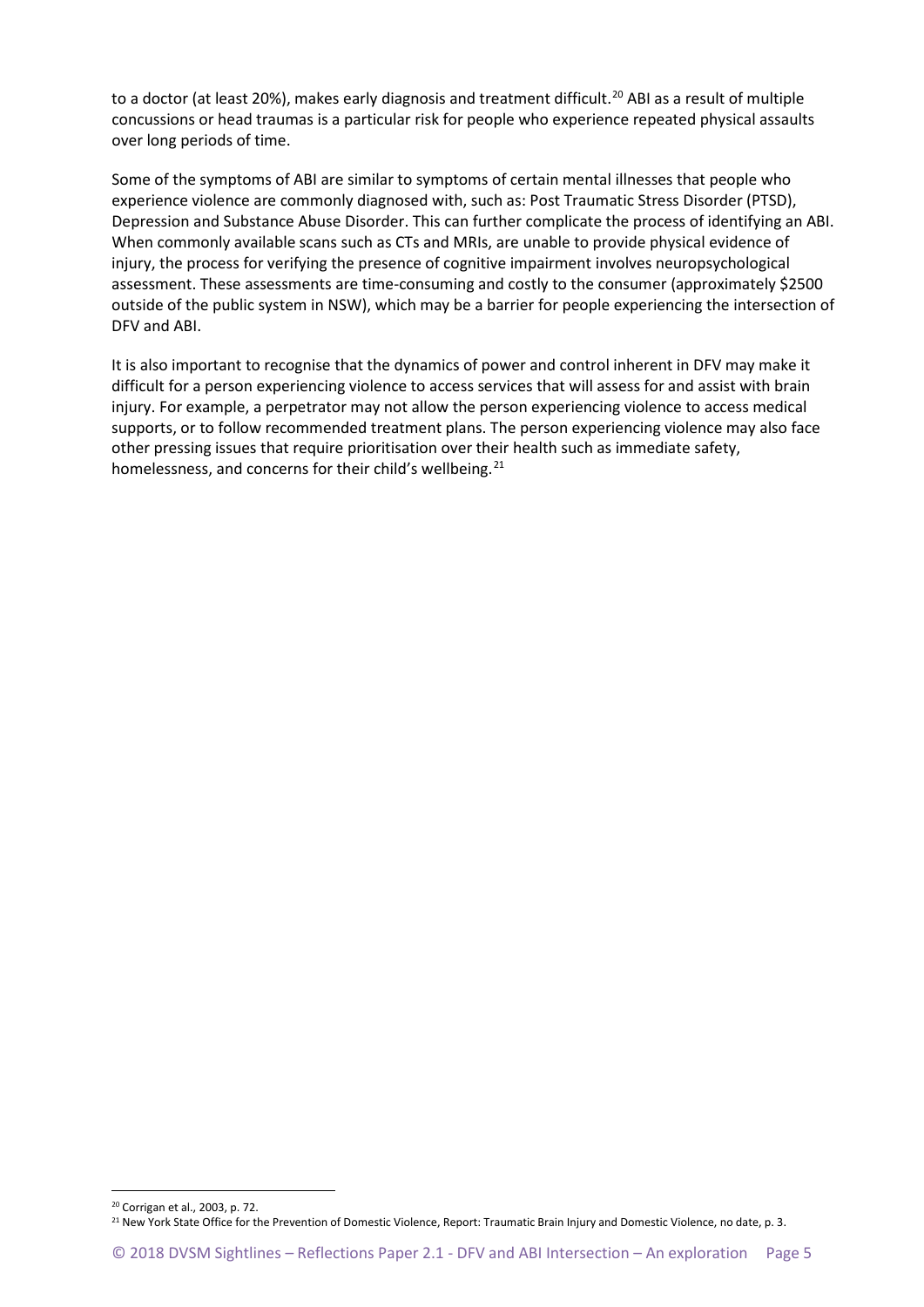#### **General lack of screening for TBI and Strangulation**

Some of the research indicated that it is important for emergency responders, such as police and hospitals, to have definitive screening tools in place to ensure that domestic violence victims are screened for TBI and strangulation after an assault.<sup>[22](#page-7-0)</sup> It is unclear if policies and procedures exist around this for police, general practitioners, emergency departments and other key responders in NSW. Evidence suggests that early screening and referral was shown to be a key factor for recovery outcomes.<sup>[23](#page-7-1)</sup> Concussion care and rest after a head injury are important factors that affect the prevalence and impact of concussion/mild-TBI long-term. [24](#page-7-2) These findings present a unique challenge for a person experiencing DFV, as they may not always be able to follow through with referral and care recommendations. Further research is needed to establish how screening for an ABI takes place at hospitals, amongst police, and in frontline services that engage with people who experience DFV assaults.

#### **Complications and concerns regarding diagnosis**

ABIs can manifest with similar symptoms to certain mental health diagnoses such as PTSD, Bipolar Disorder, Substance Use Disorder, and Schizophrenia, and there is an evidenced correlation between experiences of ABI and receiving these diagnoses.<sup>[25](#page-7-3)</sup> People who experience DFV are also at heightened risk of receiving diagnoses related to mental health and substance abuse.

An ABI may be difficult to see in such cases where other diagnoses may also explain a person's presentation and symptoms. Some of the research studies excluded women who had co-morbid disorders involving mental health or Alcohol and Other Drugs (AOD). [26](#page-7-4) This is an indication of the difficulties in identifying and treating ABI where other complex health concerns are also present. People who experience AOD problems are at higher risk of having a history of TBI and of experiencing further TBIs. $^{27}$  $^{27}$  $^{27}$ 

Another key issue is the potential for discourses and responses about ABI to cause stigma by focusing on a person's 'symptomology' and the 'effects' of violence rather than on the injustice of violence. Any practitioner or service providing support to people who experience violence should be cautious about language and discourses that focus only on 'effects' and shut down opportunities to explore the resistance and responses of people who always respond to and resist acts of violence. If services were to implement screening for ABI or strangulation it is important that these conversation not be directed at assessing impacts and symptoms alone, but that these dialogues are also used as opportunities to discover and uphold a person's resistance, responses and dignity. <sup>[28](#page-7-6)</sup>

<span id="page-7-0"></span> <sup>22</sup> Corrigan et al., 2003; Brain Injury Association of Tasmania, *Understanding the Relationship between Family Violence and Brain Injury,* BIAT, 2016, p. 2; Douglas & Fitzgerald, 2014, p.235; Joshi et al., 2012, p.810.

<sup>23</sup> Corrigan et al., 2003, p.75; Murray et al., 2015, p. 5.

<span id="page-7-2"></span><span id="page-7-1"></span><sup>24</sup> Bunnage, M*. Suggestions for improving outcomes in the NHS following "mild" traumatic brain injury in adults, a bio-psycho-social approach*, Social Care and Neurodisability, 2013, p. 74; Murray et al., 2015, p. 6.

<span id="page-7-3"></span><sup>25</sup> Valera & Berenbaum, 2003, p.801; Kwako et al., 2011, p. 119; Murray et al., 2015, p.4; Holloway, 2014, p. 206. See also: American Psychiatric Association. *Diagnostic and statistical manual of mental disorders* (5th ed.). Arlington, VA: American Psychiatric Publishing, 2013. <sup>26</sup> For example: Corrigan et al., 2003; Valera et al. 2003.

<span id="page-7-5"></span><span id="page-7-4"></span><sup>27</sup> Corrigan et al, 2003, p.25; D.J Unsworth & J. L Mathias, *Traumatic brain injury and alcohol/substance abuse: A Bayesian meta-analysis* 

<span id="page-7-6"></span>*comparing the outcomes of people with and without a history of abuse*, Journal of Clinical and Experimental Neuropsychology, 39:6, p.556. <sup>28</sup> For further information on the role of services in upholding the dignity of people who experience violence see: L. Coates & A. Wade, '*We're in the 21st Century After All': Analysis of Social Responses in Individual Support and Institutional Reform.* In: Hydén M., Gadd D., Wade A. (eds), 'Response Based Approaches to the Study of Interpersonal Violence.' Palgrave Macmillan, London, 2016; A. Wade, *Small Acts of Living: Everyday Resistance to Violence and Other Forms of Oppression,* Contemporary Family Therapy, Human Sciences Press, Inc., 19 (1), 1997, p. 25.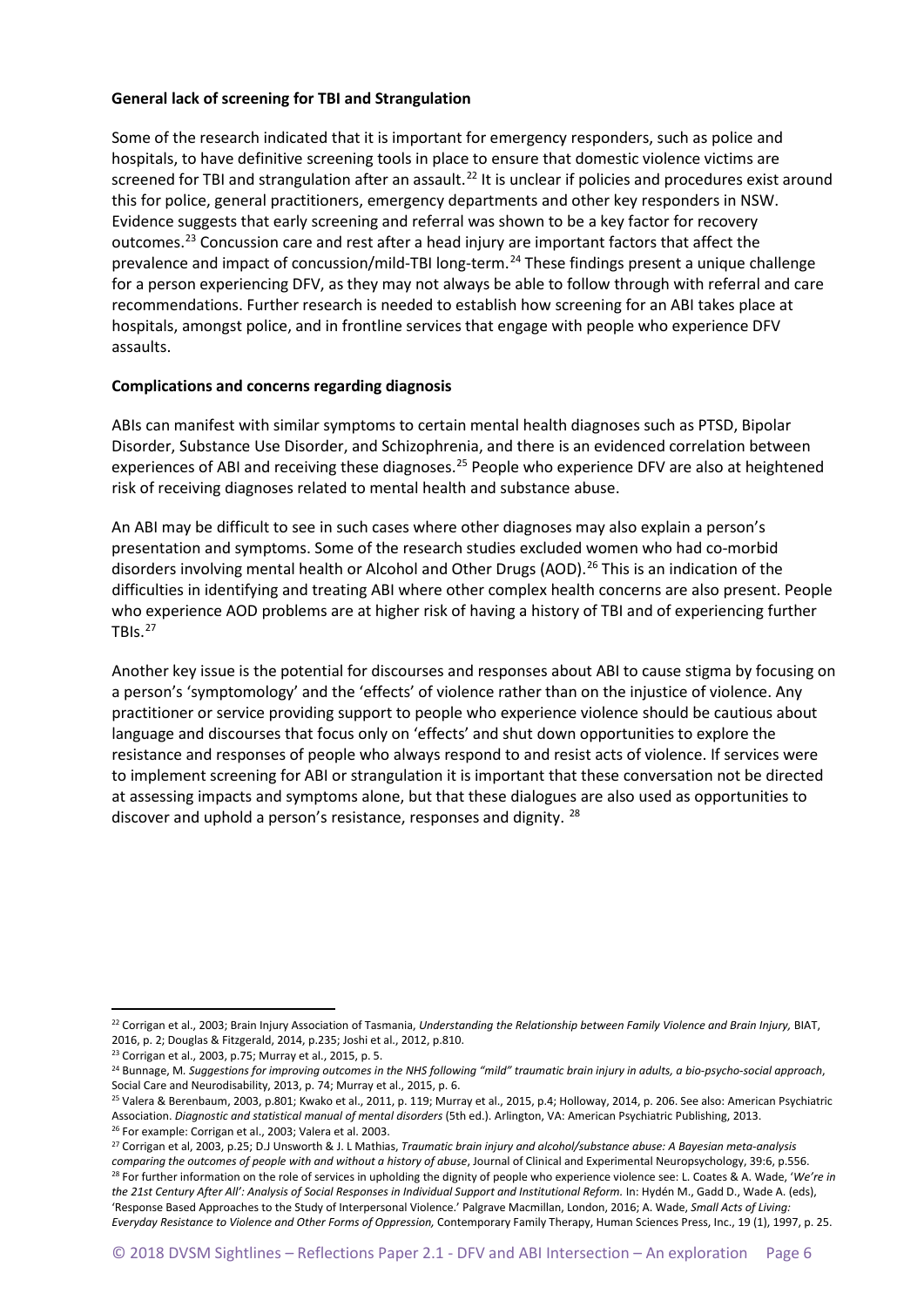#### **Questions and Critical Analysis**

#### **The role of DFV services**

The information and research studies reviewed focused primarily on case-studies and justice processes associated with the health and legal sectors. Two studies presented information on DFV services that used ABI screening tools in their work. <sup>[29](#page-8-0)</sup> They presented a positive case for screening and referral for ABI amongst DFV services that engage people who experience violence. One study examined the various screening tools available to screen for ABI and found that the majority of tools did not screen for types of injuries that were specific to DFV such as strangulation.<sup>[30](#page-8-1)</sup> As previously highlighted, the research also presented clear evidence for the need for screening to be used by services that are likely to engage with victims immediately after an assault, such as hospitals and police. Services that engage with people who experience violence, further down the track may be better equipped in their work by being able to recognise the signs of ABI and having awareness of the available pathways for support.

#### **Information and awareness about screening and treatment**

There was a lack of research that examined whether women who experience head injuries are more likely to seek screening and referral when provided with information about DFV and ABI. It was shown that many women and children may experience ABIs that go untreated due to not making police reports or seeking medical support after a DFV assault.<sup>[31](#page-8-2)</sup> Further research is needed to determine if raising awareness about DFV and ABI could increase the number of women (who experience DFV) that access treatment in the weeks and months after an assault. ABI screening tools that can be used in refuges and women's services do currently exist, as do resources on good practice when working with people identified as having an ABI.<sup>[32](#page-8-3)</sup>

If DVSM were to begin using screening tools, time, training and the development of stakeholder partnerships would be needed. It would also be important to understand appropriate referral pathways and treatment options available to people who may have an ABI, or to advocate for the creation of such pathways if none currently exist.

#### **How do we mitigate the unintended consequences of 'stigmatisation' and 'stereotyping' that could result from raising awareness about the intersection of DFV and ABI?**

Some of the resources examined in this report indicated that an ABI diagnosis and treatment could be either stigmatising or empowering depending on how the a person is informed and if they are able to successfully access treatment; little mention was made about the impact of social stigmas and responses to people with an ABI that is caused by DFV.<sup>[33](#page-8-4)</sup> As it is well-established that stigmatisation and stereotyping is a common experience both for people who experience disability and for people that experience DFV, it is logical to surmise that a person experiencing the intersection of these issues could face greater stigmatisation and stereotyping. This is a particular concern where perpetrators might use a negative stigma of ABI to further control or harm a person who is experiencing violence.

Another issue worth considering, is that when the impacts of domestic violence are seen only through the medical lens it can draw attention away from the indignity of violence and suggest that the people that experience violence are now the locus of the problem, needing 'treatment' in order to recover. This diminishes the need for justice or broader socio-cultural responses. Any discourse around physical

<span id="page-8-0"></span> <sup>29</sup> Valera et al., 2003; G. Zieman et al., *Traumatic brain injury in domestic violence victims: a retrospective study at the Barrow Neurological Institute*. Journal of Neurotrauma. 34, (4) 2016.

<span id="page-8-1"></span><sup>30</sup> Y. Goldin et al., *'Screening for history of traumatic brain injury among women exposed to intimate partner violence.*' PM&R, 8 (11), 2016, p. 1106.

<span id="page-8-2"></span><sup>31</sup> Murray et al., 2015, p. 3; Zeiman et al., 2016, p. 4.

<span id="page-8-3"></span><sup>32</sup> See: New York State Office for the Prevention of Domestic Violence, *Traumatic Brain Injury and Domestic Violence*, New York, n.d.; ARBIAS, 2011; Pennsylvania Coalition Against Domestic Violence*, Traumatic Brain Injury as a result of domestic violence: information, screening and model practices*. PCADV, Harisburg, 2011.

<span id="page-8-4"></span><sup>33</sup> Murray et al., 2015, p. 6; Hunnicut et al., 2016, p. 476.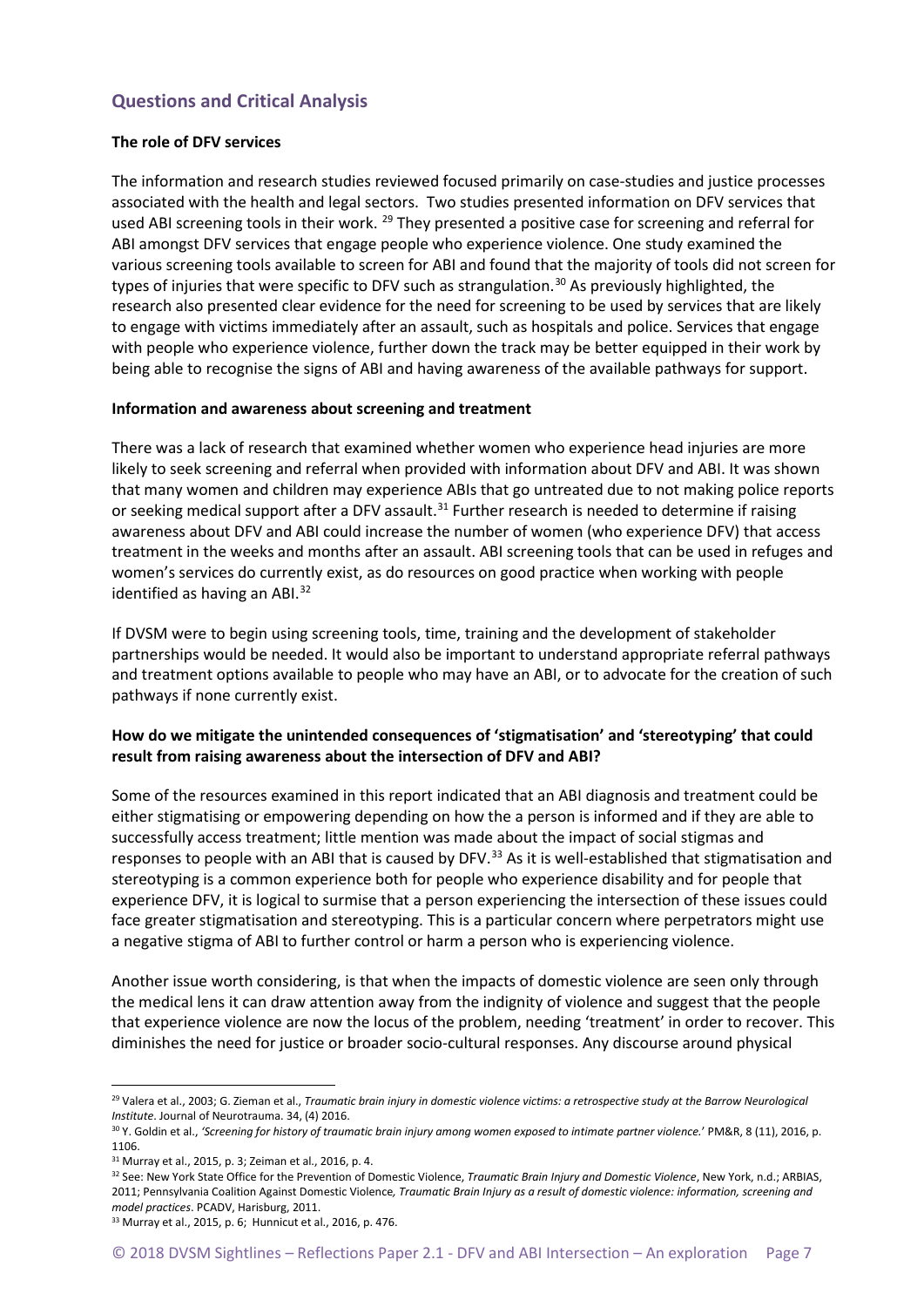assault, experiences of violence and a person's wellbeing, is not dignity-focused if the issues of resistance, responses and social context are not also explored. "The perpetrator's history is the history of violence. The victim's history is the history of resistance (not trauma – that's different)."[34](#page-9-0)

These concerns should not stop DVSM from offering clients the opportunity to access the services they need based on their individual circumstances. A critical part of the work moving forwards will be that staff members need to be trained in methods of working with people who experience violence and may have a possible ABI. This includes being aware of the risks of increasing stigma, giving people false starts and/or hopes if treatment options are not available, and the importance of prioritising human dignity and advocating for justice.

#### **With DVSM's limited resources, how will we respond to ABI in ways that are both achievable and impactful?**

The information reviewed indicated that ABI can be a factor in the cognitive, emotional and physical difficulties that a person may experience as part of the indignity and injustice of violence. A person experiencing the intersection of DFV and ABI, needs to be understood in context, and responded to in a person centred way using a whole of person approach. As DVSM is only one organisation with limited resources, certain questions should be asked, such as: How ready are we to respond to this issue? What are the barriers to responding? How can we have the conversation about possible Acquired Brain Injury in ways that uphold other important issues for the people we support, such as dignity, justice and wellbeing?

The social context and systemic context for awareness, identification and response needs to be better understood in order to make meaningful progress locally and at scale.

In 2017-2018, a DFV/ABI Project was undertaken in order to explore these questions around barriers, access and system responses for people experiencing the intersection of DFV/ABI. The project resulted in the development of a DFV/ABI Project Report with the inclusion of related resources that aim to highlight barriers, build pathways and strengthen responses to this intersection.

In July 2018 DVSM with the support of seven other organisations launched the release of the DFV/ABI Project report to support the distribution and development of progress across contexts.

<span id="page-9-0"></span> <sup>34</sup> Alan Wade, in the video: "*Creating Conversations event, Dr Coates, Dr Wade: Responses - Our Social Responses*," Nov 2017. See also: A. Wade, *A.,* 1997.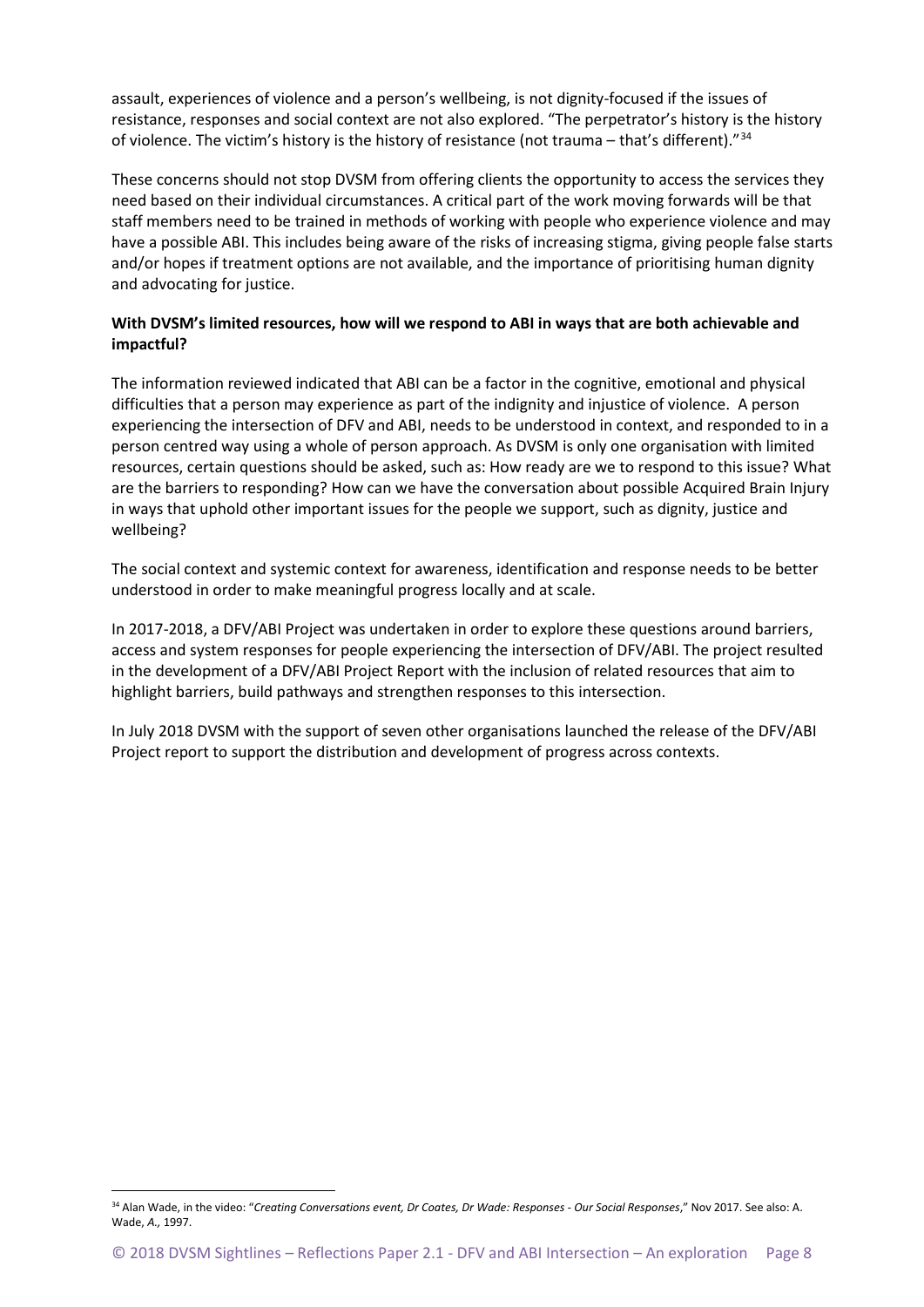#### **Conclusion**

In summary, there is a growing evidence base around the intersection between DFV and ABI, which could inform more effective approaches to working with people experiencing or escaping DFV who have a possible ABI. DFV services (including DVSM) and Health services could strengthen work with people at risk of an ABI by carefully considering and selecting specific ways of responding to this intersection.

However, as identified in this report there are many barriers to take into account whilst cautiously moving forward, including: difficulty in identifying ABI; lack of clear referral pathways; potential for misdiagnosis; factors that complicate treatment such as the presence of other diagnoses; stigma; and a risk of keeping the focus of client interactions on symptoms and effects rather than being responsefocused in our work.

People who have an ABI and who are experiencing DFV should rightfully hope that the individuals, organisations and systems with which they engage will be able to respond in an informed manner - one that supports a person experiencing the intersection of DFV and ABI while being cognisant of the dynamics of power and control that they navigate on a daily basis. Only by cautiously holding both areas of knowledge will DFV services, health services and other key responders be able to support people experiencing this intersection to increase their safety and wellbeing.

In October 2017, a project was designed in response to the Reflections Paper 1.0 that focuses on mapping and strengthening responses to the intersection of DFV and ABI. The final project report and associated resources were made available in July 2018 at the following link:

[www.dvnswsm.org.au/our-work/resources/projects-and-initiatives/dfvabi](http://www.dvnswsm.org.au/our-work/resources/projects-and-initiatives/dfvabi)

T: 02 9251 2405 | W: [http://www.dvnswsm.org.au](http://www.dvnswsm.org.au/)

PO Box R898 Royal Exchange, Sydney NSW 1225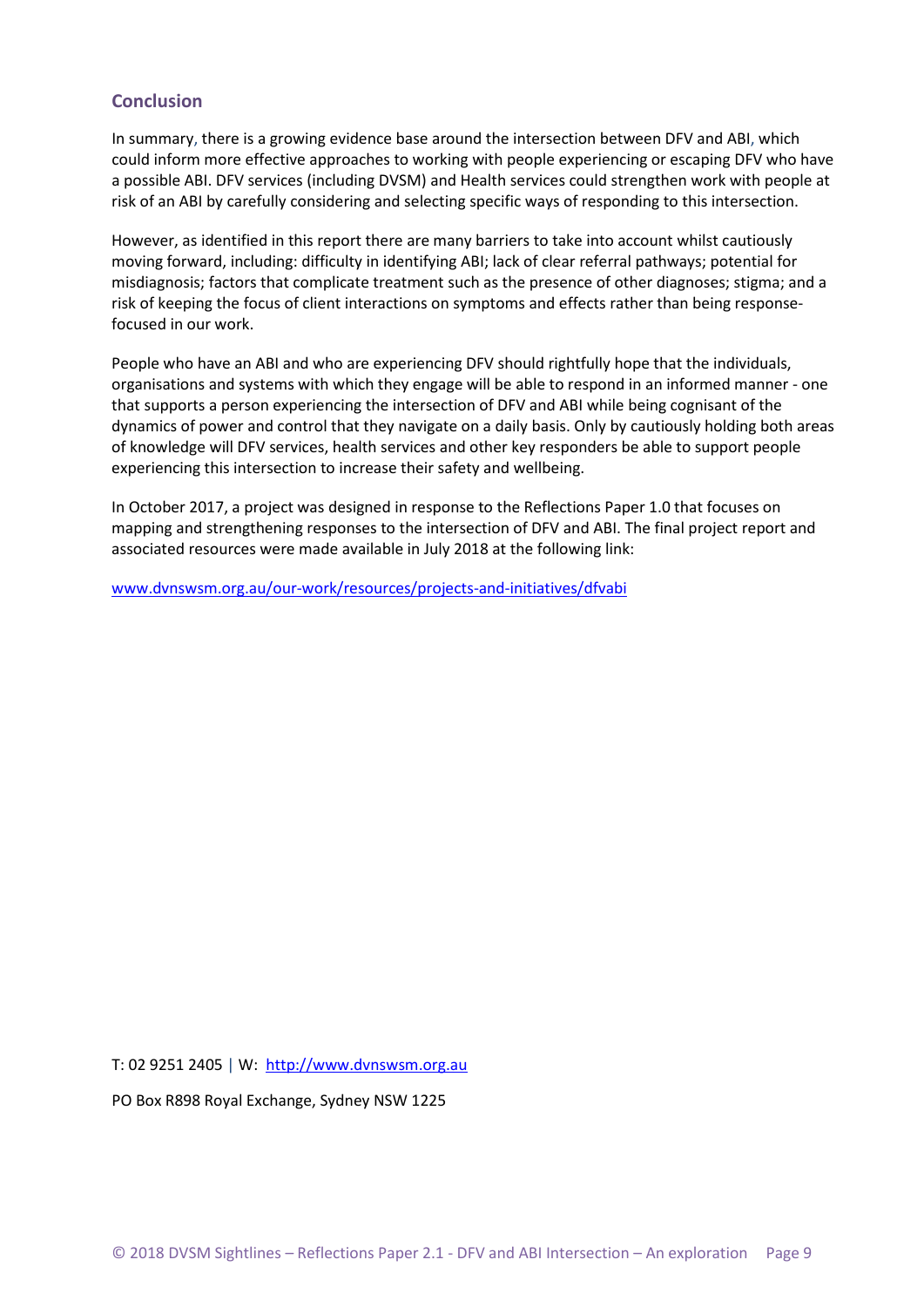#### **References**

- Alcohol Related Brain Injury Assessment Accommodation Support, Report: Looking Forward (4th Edition), *ARBIAS,* 2011: Brunswick, Victoria.
- Ashworth, J. "How can children with ABI achieve their potential?" *Social Care and Neurodisability*, Vol. 4 Issue: 2, 2013: 58-63.
- American Psychiatric Association. *Diagnostic and statistical manual of mental disorders* (5th ed.). Arlington, VA: American Psychiatric Publishing, 2013.
- Berry, J & Jamieson, L & Harrison, J., *Head and traumatic brain injuries among Australian children, July 2000-June 2006*. B M J Publishing Group, 2010: 1-5.
- Bowden, T., 'Family violence: Three women hospitalised per week with traumatic brain injuries, advocate says', *ABC News,* 12 August 2015, retrieved from: http://www.abc.net.au/news/2015-08-12/family-violencesees-women-hospitalised-with-brain-injuries/6692682
- Brain Injury Association of Tasmania, *Understanding the Relationship between Family Violence and Brain Injury,* BIAT Inc., August 2016.
- Brain Injury Australia, 'Fact Sheet 6: Acquired Brain Injury & Family Violence', (no date) *Retrieved From:* [http://www.braininjuryaustralia.org.au/resources/fact-sheets-brain-injury-australia/acquired-brain](http://www.braininjuryaustralia.org.au/resources/fact-sheets-brain-injury-australia/acquired-brain-injury-family-violence/)[injury-family-violence/](http://www.braininjuryaustralia.org.au/resources/fact-sheets-brain-injury-australia/acquired-brain-injury-family-violence/)
- Brain Injury Australia, 'Frequently Asked Questions About Inflicted Traumatic Brain Injury', (no date), *Retrieved From:* [http://www.braininjuryaustralia.org.au/resources/fact-sheets-brain-injury-australia/frequently](http://www.braininjuryaustralia.org.au/resources/fact-sheets-brain-injury-australia/frequently-asked-questions-about-inflicted-brain-injury/)[asked-questions-about-inflicted-brain-injury/](http://www.braininjuryaustralia.org.au/resources/fact-sheets-brain-injury-australia/frequently-asked-questions-about-inflicted-brain-injury/)
- Brownridge, D. A., Taillieu, T. L., Tyler, K. A., Tiwari, A., Ko Ling, C., & Santos, S. C., 'Pregnancy and intimate partner violence: risk factors, severity, and health effects.' [Comparative Study]. Violence Against Women, 17: 2011, 858-881.
- Bunnage, M., 'Suggestions for improving outcomes in the NHS following "mild" traumatic brain injury in adults, a bio-psycho-social approach', *Social Care and Neurodisability*, Vol. 4 (2): 2013, 70-76. <https://doi.org/10.1108/SCN-03-2013-0010>
- Coates L. & Wade A., 'We're in the 21st Century After All': Analysis of Social Responses in Individual Support and Institutional Reform. In: Hydén M., Gadd D., Wade A. (eds) Response Based Approaches to the Study of Interpersonal Violence. Palgrave Macmillan, London, 2016.
- Commonwealth of Australia, *Overcoming Indigenous Disadvantage Key Indicators Report 2014*, Productivity Commission, 2014.
- Corrigan, J. D., Wolfe, M., Mysiw, W. J., Jackson, R. D., & Bogner, J. A., 'Early identification of mild traumatic brain injury in female victims of domestic violence.' *American journal of obstetrics and gynecology*, 188 (5), 2003: 71-76.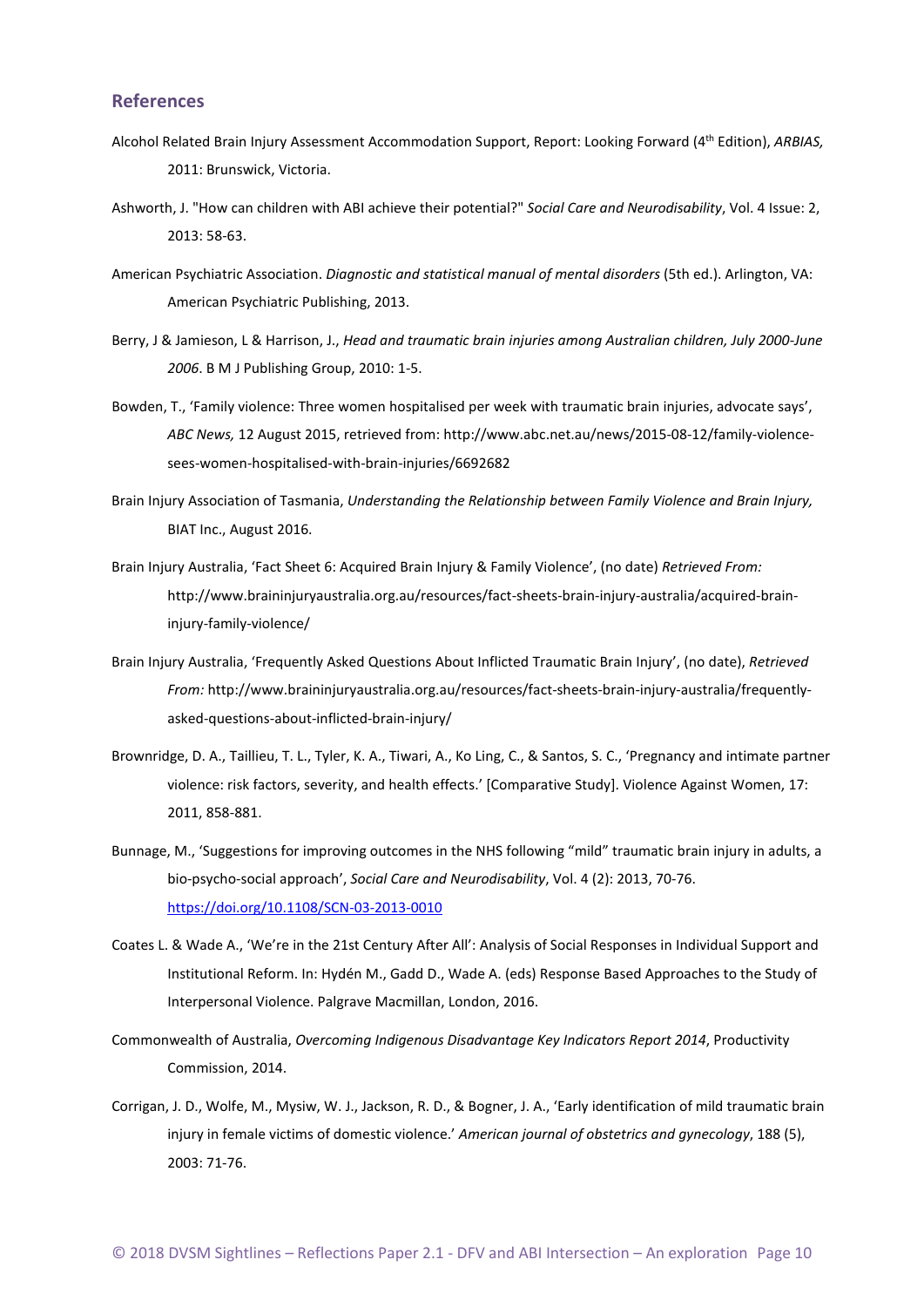- Davis, N., 'Childhood concussion linked to lifelong health and social problems', *The Guardian,* 24 August, 2016. Retrieved from: [https://www.theguardian.com/science/2016/aug/23/childhood-concussion-linked-to](https://www.theguardian.com/science/2016/aug/23/childhood-concussion-linked-to-lifelong-health-and-social-problems)[lifelong-health-and-social-problems](https://www.theguardian.com/science/2016/aug/23/childhood-concussion-linked-to-lifelong-health-and-social-problems)
- Di Paolo M, Guidi B, Bruschini L, Vessio G, Domenici R, Ambrosino N., 'Unexpected delayed death after manual strangulation: need for careful examination in the emergency room.' *Monaldi Archives Chest Dis*. 71: 2009, 132-134.
- Douglas, H., & Fitzgerald, R., Strangulation, domestic violence and the legal response. *Sydney L. Rev.*, *36*: 2014, 231-254.
- Goldin Y, Haag HL, Trott CT. 'Screening for history of traumatic brain injury among women exposed to intimate partner violence.' *PM&R*, 8 (11): 2016, 1104-1110.
- Holloway M., 'How is ABI assessed and responded to in non-specialist settings? Is specialist education required for all social care professionals?' *Social Care and Neurodisability*, 54: 2014, 201–13.
- Jamieson, L. M., Harrison, J. E., & Berry, J. G. Hospitalisation for head injury due to assault among Indigenous and non-Indigenous Australians, July 1999-June 2005. *Medical journal of Australia*, *188* (10): 2008, 576-579.
- Joshi, M., Thomas, K., & Sorenson, S.B., "I Didn't Know I Could Turn Colors": Health Problems and Health Care Experiences of Women Strangled by an Intimate Partner, *Social Work in Health Care*, 51 (9): 2012, 798- 814.
- Kwako, L. E., Glass, N., Campbell, J., Melvin, K. C., Barr, T., & Gill, J. M., 'Traumatic brain injury in intimate partner violence: A critical review of outcomes and measures.' *Trauma, Violence, & Abuse*, 12: 2011, 115–126. doi:10.1177/1524838011404251
- McKinlay, A., 'Long-term outcomes of traumatic brain injury in early childhood.' *Australian Psychologist, 49* (6): 2014, 323-327. doi: 10.1111/ap.12084
- Murray, C. E., Lundgren, K., Olson, L. N., & Hunnicutt, G., 'Practice Update: What Professionals Who Are Not Brain Injury Specialists Need to Know About Intimate Partner Violence–Related Traumatic Brain Injury.' *Trauma, Violence, & Abuse*, 17 (3): 2015, 298-305.
- New York State Office for the Prevention of Domestic Violence, Report: Traumatic Brain Injury and Domestic Violence, no date, *retrieved from:* <http://www.opdv.state.ny.us/professionals/tbi/index.html>

NSW Domestic Violence Death Review Team, *Report 2015-2017,* NSW Government, Camperdown NSW, 2017.

- Pennsylvania Coalition Against Domestic Violence, 'Traumatic Brain Injury as a result of domestic violence: information, screening and model practices.' PCADV, Harisburg, 2011.
- Snyder, R. 'No Visible Bruises: Domestic Violence & Traumatic Brain Injury', *The New Yorker,* Dec 30, 2015, Retrieved From: [http://www.newyorker.com/news/news-desk/the-unseen-victims-of-traumatic-brain](http://www.newyorker.com/news/news-desk/the-unseen-victims-of-traumatic-brain-injury-from-domestic-violence)[injury-from-domestic-violence](http://www.newyorker.com/news/news-desk/the-unseen-victims-of-traumatic-brain-injury-from-domestic-violence)
- Sorenson, S. B., Joshi, M., & Sivitz, E. A systematic review of the epidemiology of nonfatal strangulation, a human rights and health concern. *American Journal of Public Health*, 104: 2014, pp. 54–61.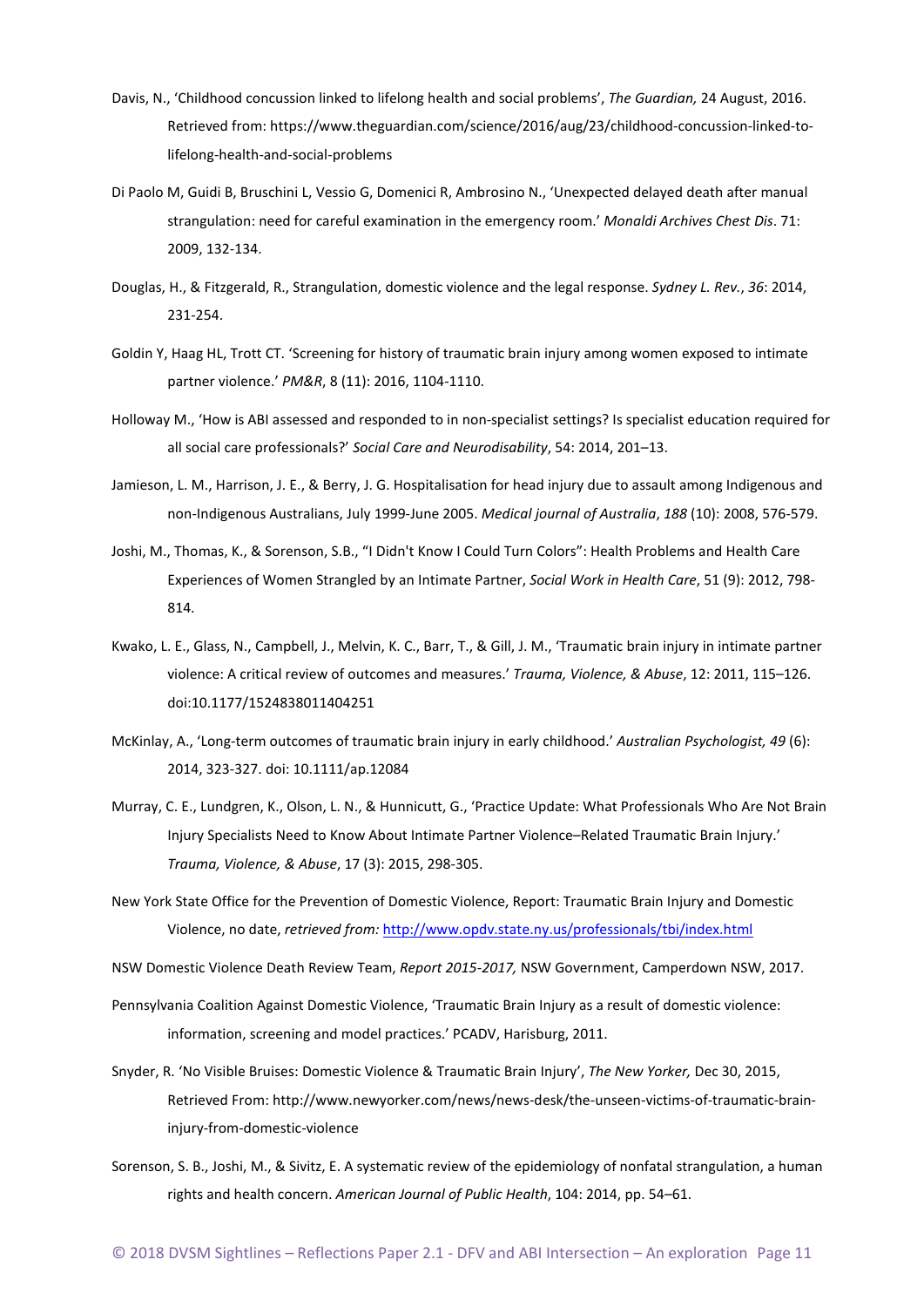- The Chronicle, 'Brain injuries in domestic violence cases can go undetected, causing ripple effect', *Chronicle-Telegram*, August 23, 2016, Retrieved from: http://www.chroniclet.com/nationalnews/2016/08/23/Brain-injuries-in-domestic-violence-cases-can-go-undetected-causing-rippleeffect.html
- Unsworth, D. J & Mathias, J.L, 'Traumatic brain injury and alcohol/substance abuse: A Bayesian meta-analysis comparing the outcomes of people with and without a history of abuse', *Journal of Clinical and Experimental Neuropsychology*, 39, 6: 2017, 547-562
- Valera, E. M., & Berenbaum, H. Brain injury in battered women. *Journal of consulting and clinical psychology*, *71* (4): 2003, 797-804.
- Wade, A. Small Acts of Living: Everyday Resistance to Violence and Other Forms of Oppression*, Contemporary Family Therapy, Human Sciences Press, Inc*., 19 (1): 1997, 23-39.
- Wade, A. *Creating Conversations event, Dr Coates, Dr Wade: Responses - Our Social Responses*," Nov 2017, Available at: http://www.insightexchange.net/our-social-response/
- Yuh EL, Mukherjee P, Lingsma HF, et al. Magnetic resonance imaging improves 3-month outcome prediction in mild traumatic brain injury. *Ann Neurol*. 2013; 73: 224-235.
- Zieman G, Bridwell A, Cárdenas JF. Traumatic brain injury in domestic violence victims: a retrospective study at the Barrow Neurological Institute. *Journal of Neurotrauma*, 34 (4): 2017, 876-80.
- Zilkens, R. R., Phillips, M. A., Kelly, M. C., Mukhtar, S. A., Semmens, J. B., & Smith, D. A. Non-fatal strangulation in sexual assault: A study of clinical and assault characteristics highlighting the role of intimate partner violence. *Journal of forensic and legal medicine*, *43*: 2016, 1-7.